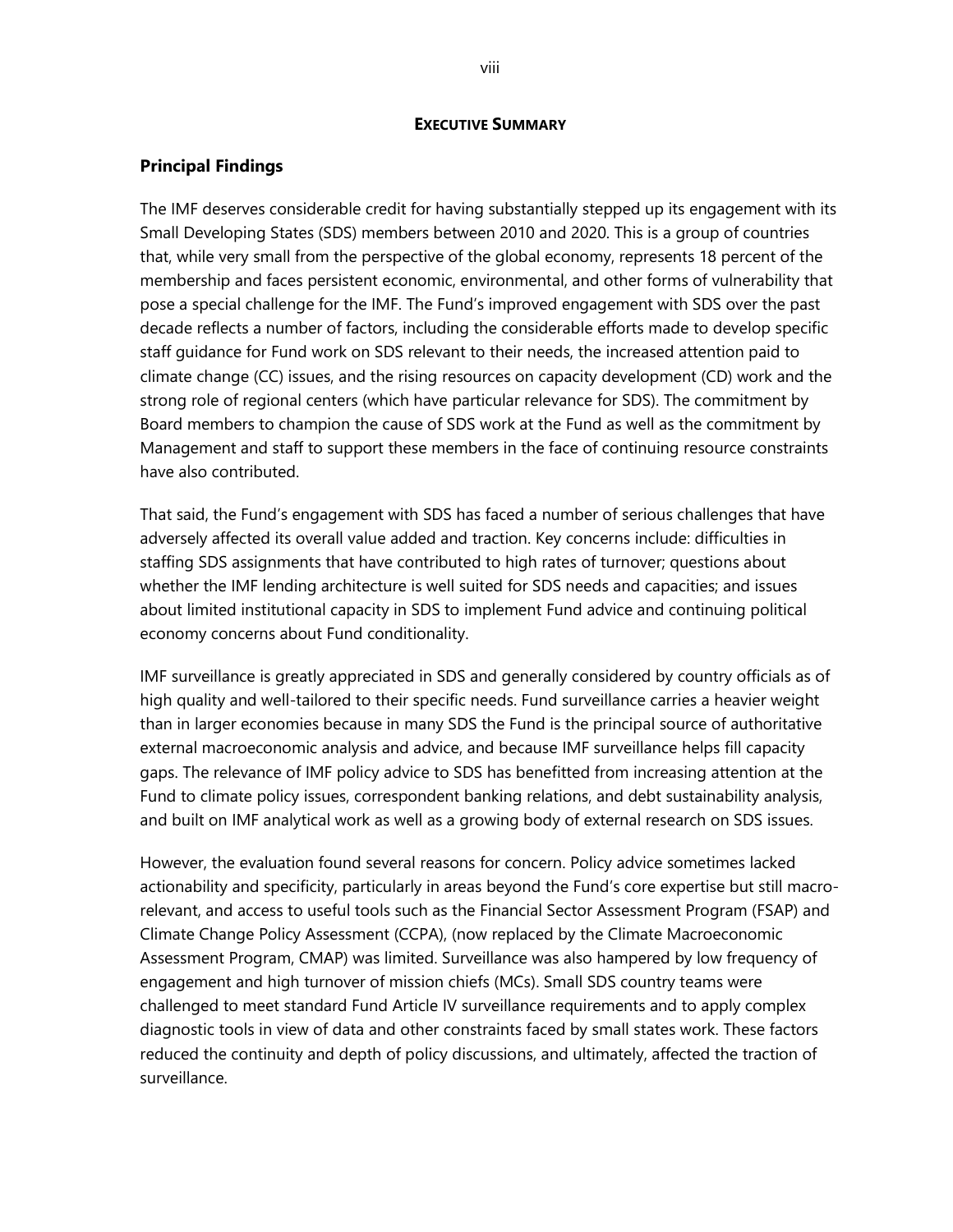The overall IMF financing architecture has not been especially well suited to the particular needs of SDS and their use of Fund resources has been substantially less, on a relative basis, than by other emerging market and developing economies. In particular, SDS made sparse use of Fund Upper Credit Tranche (UCT) programs, although where SDS did undertake UCT programs the completion rate was high, suggesting adequate support for implementation in the program context. These programs were largely aimed at fiscal adjustment and debt sustainability. During the evaluation period, no SDS requested a UCT program to address recovery from or resilience building for natural disasters and climate change.

Some of the factors behind this reluctance to use UCT programs are deep rooted and may be hard to remedy, including some authorities' aversion to Fund conditionality, particularly when alternative sources of official financing are available. Others fall clearly within the Fund's reach: low access levels relative to financing needs, the high administrative burden of negotiating and monitoring UCT arrangements, the short time frame for Fund-supported programs compared to long-term structural weaknesses, and limited understanding by potential users of the Fund's program framework, including non-financing programs.

By contrast, SDS have been more inclined to use IMF emergency financing, with no ex post conditionality, both to help deal with large climate and weather-related disasters and with the COVID-19 pandemic. The Fund's capacity to provide large disbursements in the aftermath of a disaster has increased, but access is still quite limited relative to post-disaster financing needs and repayment terms and conditions are often less attractive than financing from elsewhere. Around one half of SDS came to the Fund for emergency support in the wake of the COVID-19 pandemic but, given that SDS faced larger shocks relative to the size of their economies, the share of financing needs met by the Fund were smaller than for other members, and the need to deplete their international reserves cushions correspondingly greater.

IMF CD work is highly valued by SDS in terms of quality, quantity, content, and tailoring to country circumstances. Again, CD is particularly important to these countries, given the serious capacity constraints many of them face. The heavy reliance on Regional Capacity Development Centers (RCDCs), which SDS pioneered at the Fund, has been a driver of success. RCDCs were closer and more knowledgeable about local circumstances, they supplied the longer-term support these members needed, and provided a degree of continuity in the Fund-member engagement which is much more difficult to achieve from HQ. RCDCs were not only successful in fulfilling CD needs, they also contributed to other IMF functions—palliating the scarcity of resident representatives in SDS and improving the institution´s reputation—and served as useful coordination centers.

The main concern with the CD provided to SDS has been insufficient traction and impact. A key obstacle to effective implementation was the limited absorptive capacity in many SDS, compounded in some cases by lack of ownership on the part of officials. On the Fund's side, some concerns were raised regarding insufficient recognition of capacity constraints and the tendency to focus advice on first-best solutions. Increased provision of follow up support could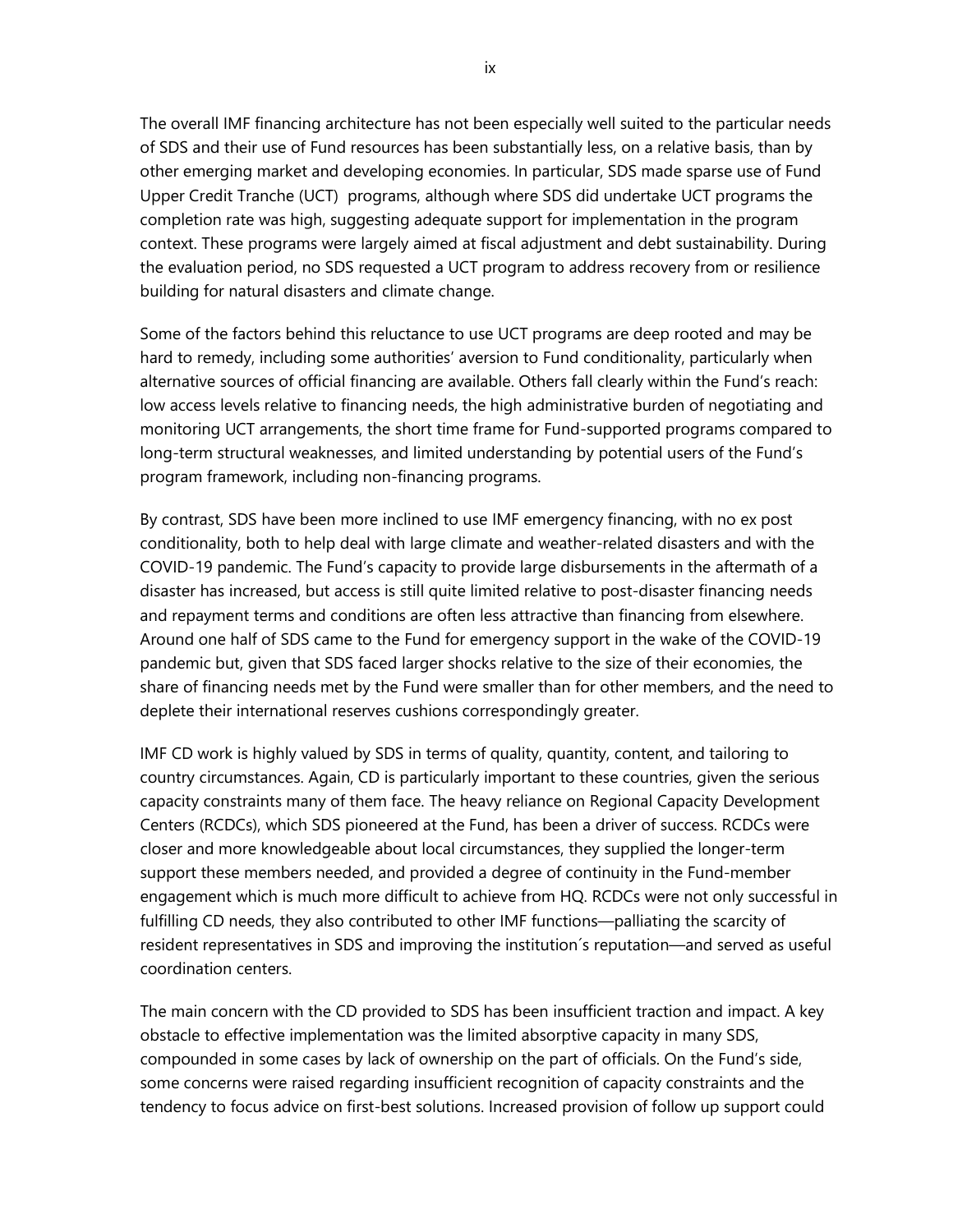strengthen CD effectiveness, while systematic use of results-based management output as RBM and CDMAP mature could provide useful lessons from experience relevant for CD allocation, for CD design, and for delivery and implementation.

The IMF has struggled to strike the right balance between resource constraints and the commitment to provide adequate support to SDS in all of its areas of activity. Often, work on small states has been affected by high turnover and short tenure of staff assigned to SDS, including MCs. Staff working on SDS felt personally rewarded by working in small country settings where their efforts made a tangible difference and were generally well appreciated by country officials. However, institutional incentives for staff to work on SDS assignments were poor, with lower performance ratings and promotion rates for economists working on SDS, contributing to low application rates and more rapid turnover. Use of co-desk assignments with larger countries to fill SDS positions diluted attention to their work on specific SDS. The use of staff from non-area and non-functional departments to fill out small country teams compounded problems with continuity of engagement. At the MC level, departments had less difficulty in recruiting for SDS assignments, as these can provide a useful career building opportunity, but the result has again been limited tenures, as such staff move on to seek promotion elsewhere. The small size of teams, the absence of functional department economists in missions, and the scarcity of resident representatives were also causes for concern.

## **Recommendations**

Drawing on these findings, the evaluation offers four broad recommendations aimed at further strengthening the impact of the Fund's engagement with its SDS members, together with more detailed specific suggestions for each broad category. These four recommendations cover a focused refresh of the overall approach, operational steps to increase the traction of surveillance and CD, suggestions to make better use of the Fund's lending framework to address SDS needs, and further HR and budgetary commitments to support SDS engagement. They are intended to be mutually reinforcing. The recommendations also aim to be SMART, but to be truly effective will need to be accompanied by change in the Fund's institutional culture towards SDS to fully recognize the importance of such work for the institution, which will need to be led by Management and senior staff.

**Recommendation 1. The Fund should pursue a targeted recalibration of its overall approach for engagement with SDS to strengthen the value added and impact of its work.** The recalibration would build on the strengthened engagement achieved during the evaluation period and seek to enhance the coherence and continuity of SDS work, while still leaving room for flexibility at the area department and country level. The recalibration would have two principal elements: a focused refresh of the SDS Staff Guidance Note (SGN); and steps to support more effective application of the SGN and other commitments in the implementation plan for this evaluation through mechanisms for internal coordination, engagement with the Board, and collaboration with partners.